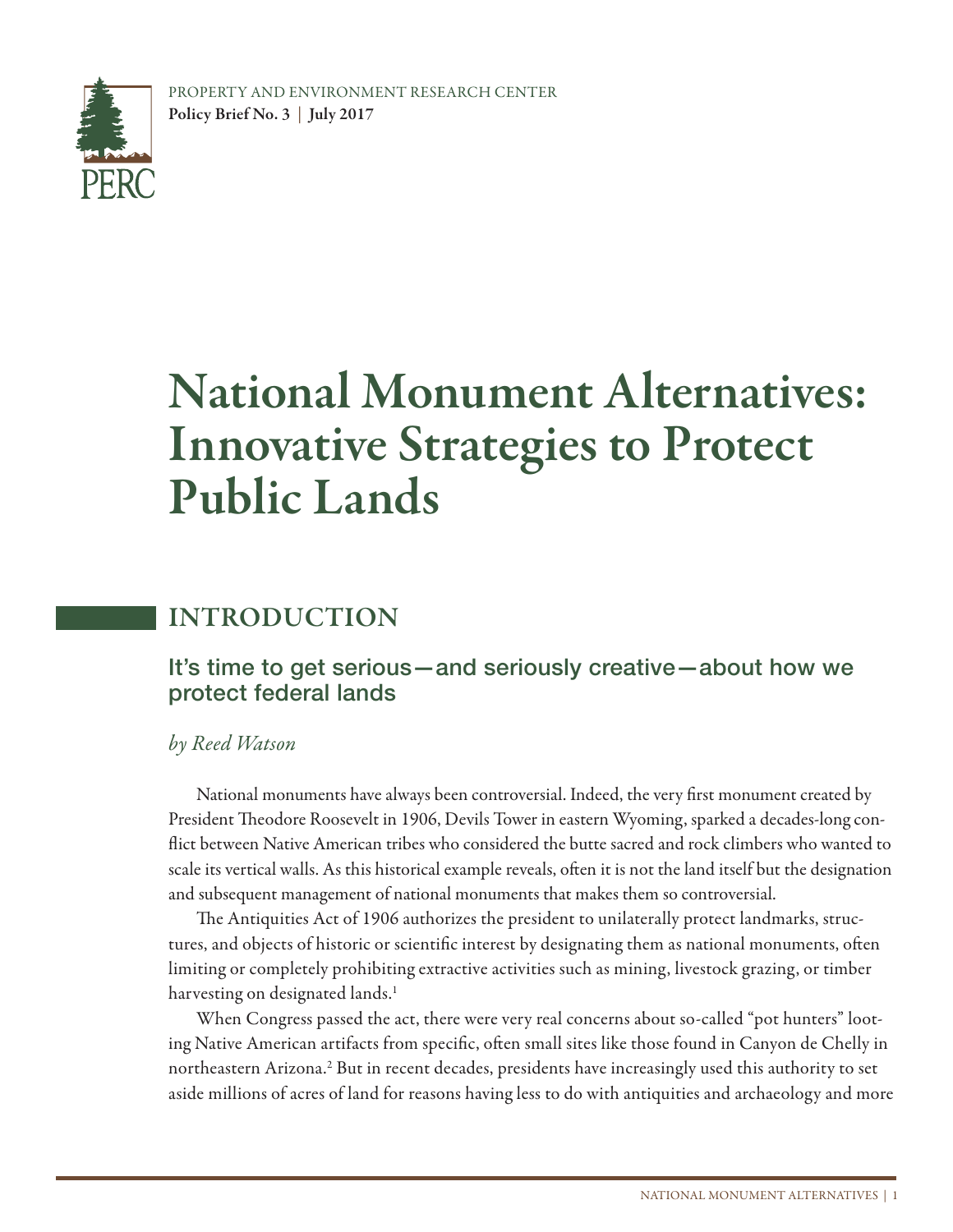

Devil's Tower National Monument, Wyoming Photo Committee of Photo © Bradley Davis

to do with pressures from environmentalists and recreationists. President Barack Obama, for instance, used the Antiquities Act to create more national monuments than any other president, including several designations spanning millions of acres in the final weeks of his presidency.

Given how the act has been used in recent years, it's no surprise that it continues to generate controversy, especially among the communities most affected by monument designations. By allowing presidents to set aside large swaths of public land with the stroke of a pen, the act's heavy-handed approach produces acrimony among public land users and opposition from local communities. In response to these concerns, President Donald Trump issued an executive order in late April mandating the review of all monuments created since 1996 that encompass more than 100,000 acres, as well as any others the interior secretary deemed should be reviewed. In total, the Interior Department is reviewing 27 national monuments.

Regardless of the interior secretary's recommendations or the president's subsequent action, it is clear that the politicized approach to national monument protection is broken. Many of the designations are made in the eleventh hour of an outgoing president's term, and any protections these designations actually provide are politically tenuous, as evidenced by the current review process. In the end, one side of the debate will "win," but the other side will inevitably lose by a commensurate amount, and the current acrimony will only persist.

It is time to get serious—and seriously creative—about finding ways to protect important landscapes while avoiding the acrimony and pitfalls of national monument designations. That is precisely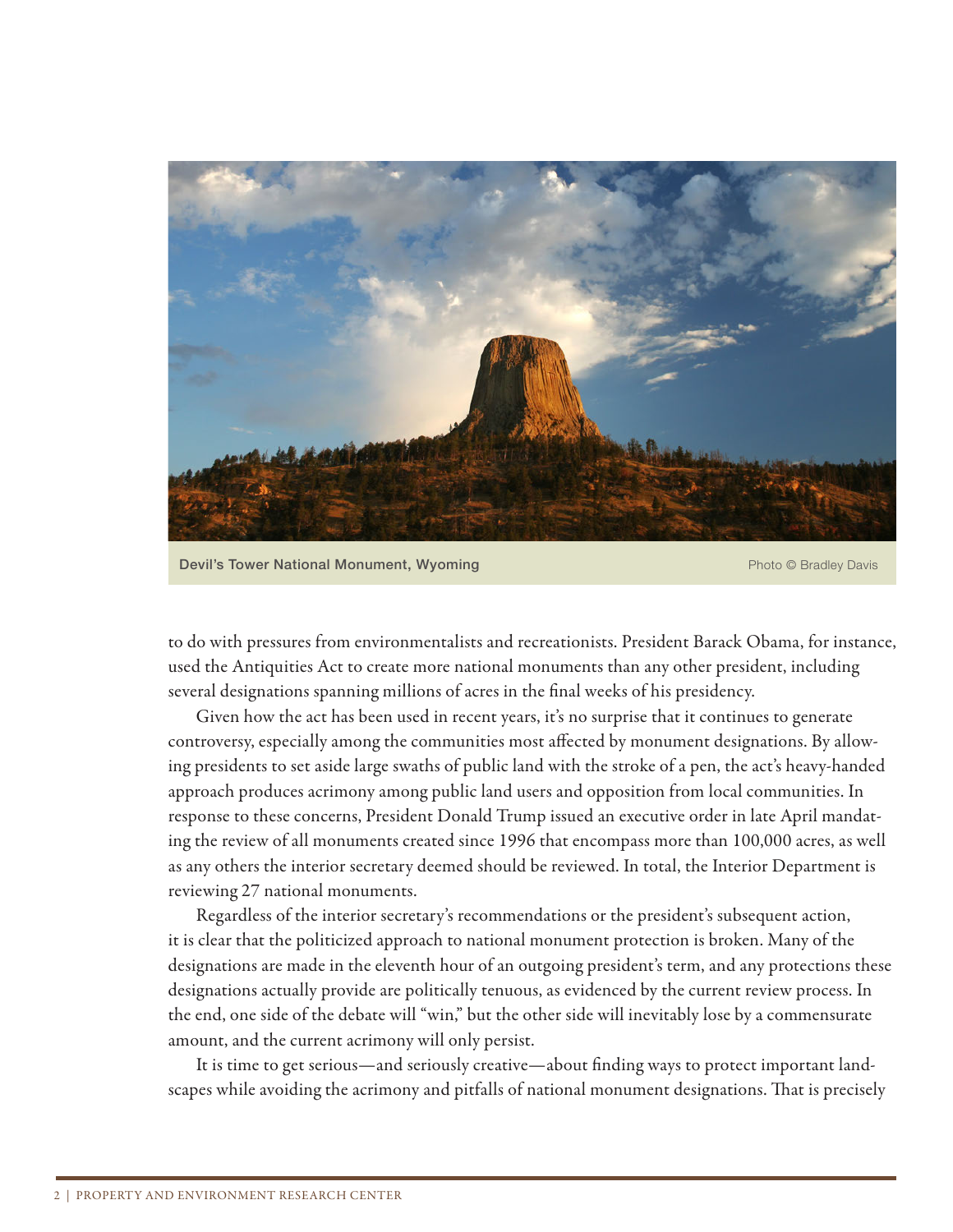why the scholars at PERC produced this publication. From the sacred tribal artifacts found only in Bears Ears in southeastern Utah to the glacier-carved rivers of the Katahdin Woods and Waters in Maine, this report describes innovative ways to end the acrimony and more effectively protect our lands of cultural and environmental significance.

As Terry Anderson and Brian Seasholes assert, Native American tribes should be given direct full authority—not just an advisory role—in the management of culturally significant artifacts and sites. Meanwhile, as Tate Watkins explains, rather than creating new national monuments and increasing taxpayers' financial burden of land management, private property with unique cultural or environmental significance could be managed as a national park franchise. Similarly, as Holly Fretwell notes, lands that are already public could be managed by legal trusts with clear mandates and financial accountability. Lastly, according to Hannah Downey and Kristen Byrne, conservation groups should be allowed to bid against the energy and other extractive industries in the leasing of federal lands.

As this publication makes clear, there is no shortage of ideas or appetite to improve upon our current framework for making national monument designations. What is needed is acceptance that the current approach is broken and the willingness to try innovative, cooperative approaches that put protection ahead of politics.

| Tribes can manage their own sites that contain antiquities on federal lands                             |
|---------------------------------------------------------------------------------------------------------|
| Franchise partnerships could add parks to the system without adding to the federal<br>maintenance tab   |
| Trusts could be established to manage landscapes and natural resources for the benefit<br>of the public |
|                                                                                                         |

Environmental groups could use markets instead of politics to protect public lands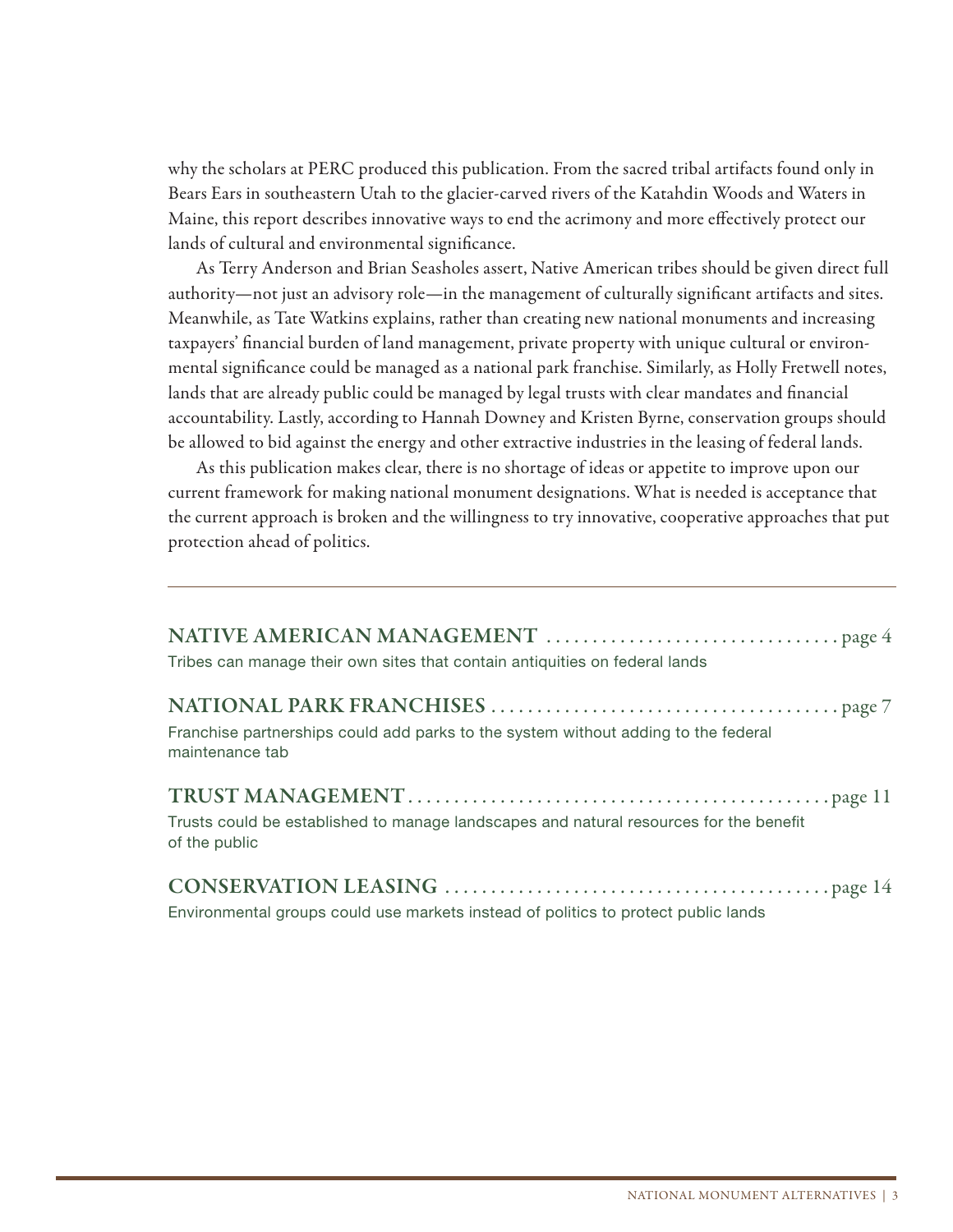# NATIVE AMERICAN MANAGEMENT

#### Tribes can manage their own antiquities sites on federal lands

*by Terry L. Anderson and Brian Seasholes*



Bears Ears National Monument, Utah Photo © Bob Wick, BLM

There is no doubt that southeastern Utah contains an abundance of culturally significant artifacts and sacred sites. But when President Barack Obama used the Antiquities Act to declare the Bears Ears National Monument in December 2016, many objected to the scale of the designation. The monument encompasses 1.35 million acres, vastly more land than the sites containing significant Native American antiquities, and the designation puts much of the area off limits to certain uses such as grazing, energy development, and other economic activities in the future.

 In his June 2017 interim report on Bears Ears, Interior Secretary Ryan Zinke recommended that Congress shrink the size of the monument to ensure that the designation is limited to "the smallest area compatible with proper care and management of the objects to be protected," as required by the Antiquities Act.<sup>3</sup> The report also noted that the region contains "rock art, dwellings, ceremonial sites, granaries, and other cultural resources that reflect its long historical and cultural significance to Native Americans" and called for legislation granting tribes legal authority for "co-management of designated cultural areas" within revised monument boundaries.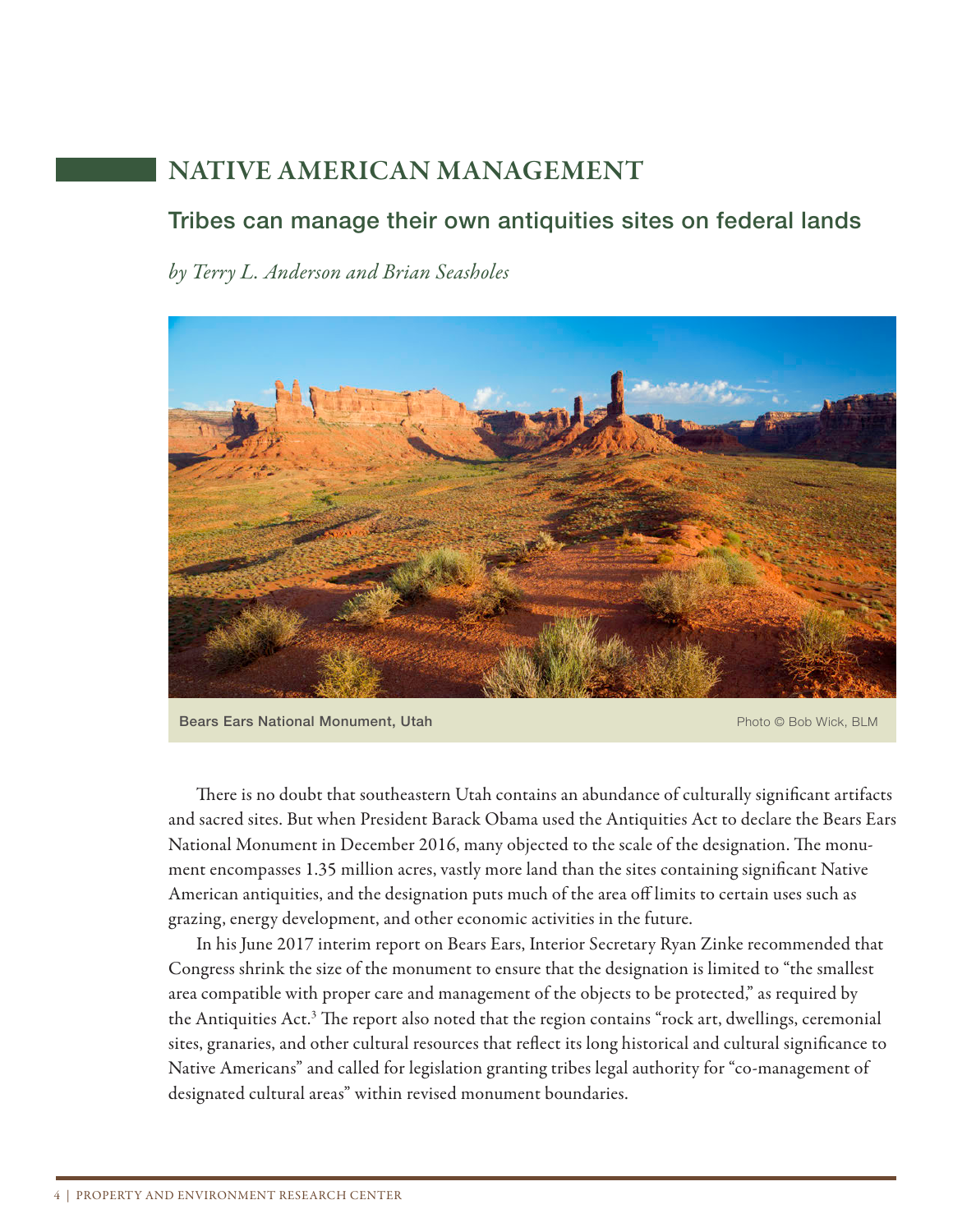Although President Obama's proclamation creating the national monument contained a provision to establish the Bears Ears Commission, consisting of one member from each of five Indian tribes who will provide input on the management of the monument, it did not go far enough to grant real tribal authority.<sup>4</sup> The commission's role is only advisory, so the federal government can heed or ignore its recommendations as it sees fit. Meaningful control of sacred cultural sites involves more than the chance to consult.5

 One way the federal government could give tribes direct control over federal land containing antiquities sites would be to grant Native Americans legal rights to oversee and manage the specific sites in the region. Such a framework would confer strong and durable rights to Native Americans and provide a transparent mechanism for governance.

 In fact, there is precedent for partnering with tribes to manage federal lands. Four national park units, including two national monuments, are already jointly managed by the federal government and tribal partners and could serve as models in southeastern Utah. $^6$  One of the most noteworthy is the Canyon de Chelly National Monument in northeastern Arizona. The site is owned by the Navajo Nation, and about 40 Navajo families still live and farm there. The Navajo and National Park Service work cooperatively to protect the area, especially the canyon floor where antiquities sites are located.<sup>7</sup> The Navajo Nation retains authority over many activities, including the right to control access to and conduct tours of the area. The model has worked well: Canyon de Chelly attracts more than 800,000 annual visitors and is one of the best known national monuments in the country.<sup>8</sup>

 Similarly, a group of tribes could be allowed to manage the sacred sites within the Bears Ears region. One such site is Grand Gulch, a remote and narrow canyon of about 38,000 acres within the monument boundaries and home to numerous Anasazi sites of cultural significance. Tribal managers could coordinate with federal administrators in the same way that the Navajo work with the National Park Service in Canyon de Chelly. The group could control access to ensure that the gulch is not overrun with or damaged by tourists, charge visitor fees to raise revenue for protection efforts, or even prohibit visitors at certain sites that warrant it.

 Granting Native Americans control to antiquities sites within Bears Ears would give tribes true authority over culturally important sites in the region, unlike a national monument proclamation that merely pays lip service to tribal authority. The approach could involve a tribal non-profit group that receives donations from foundations, corporations, and individuals to fund the protection of antiquities. Tribes granted authority could work with managing federal agencies to devise a plan to protect sites and possibly even jointly certify guides. The framework would not only do a better job protecting antiquities in the area than sole control by funding-strapped agencies, but it would also confer clear and meaningful rights to Native Americans who have historical ties to the region.

While one tribe owns Canyon de Chelly, Bears Ears is more complex because it involves five tribes and federally owned land. Furthermore, tribal members disagree over the extent of the protections needed in the Bears Ears region and over which tribes and members should have co-management authority. Therefore, some sort of fair and transparent process would be necessary to sort out competing Native American claims to antiquities on federal land.<sup>9</sup>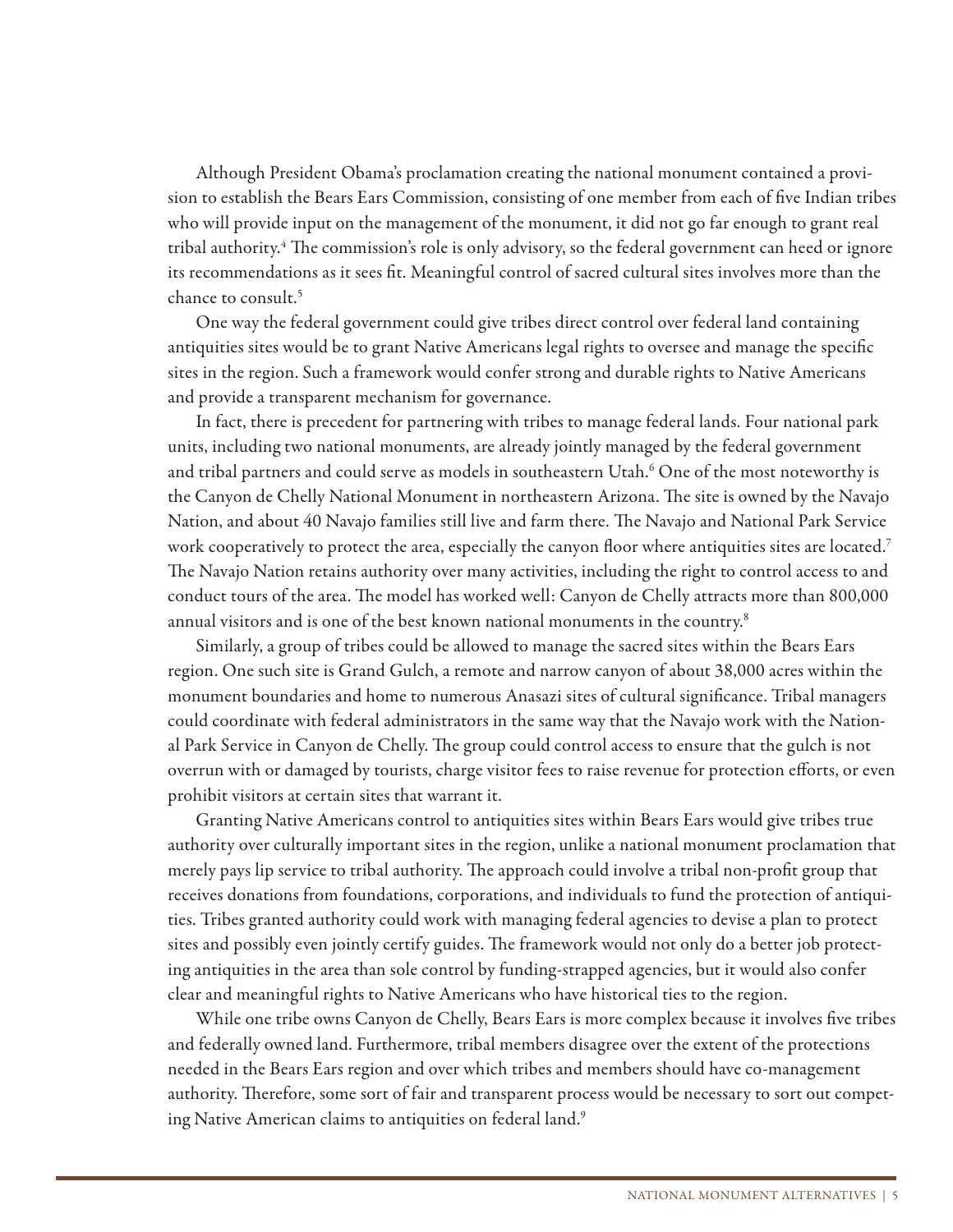There is every reason that a co-management approach could succeed in Bears Ears—or in similar cases across the country that involve protection of Native American cultural sites and artifacts. Given Native Americans' historical ties to the antiquities and archaeological sites in the Bears Ears region, co-management could protect sacred sites and objects better than the non-binding consultation framework of the Bears Ears monument proclamation.

Granting control of such sites to Native Americans would allow for protection of antiquities on federal land with much less political rancor and greater effectiveness than current management of Bears Ears has demonstrated so far, and the approach could also conceivably prevent similar conflicts elsewhere in the future.

#### Recommendations:

- Provide a legal mechanism for Native American tribes to co-manage antiquities sites on federal land. Such a mechanism would confer meaningful rights to such sites and allow for tribes to control access and collect visitor fees.
- Establish a fair and transparent process to sort out competing Native American claims to comanage antiquities sites on federal land.
- Limit use of the Antiquities Act to its statutory intent of "the smallest area compatible with proper care and management of the objects to be protected."

- *Unlocking the Wealth of Indian Nations*, by Terry L. Anderson (ed). Lexington Press (2016).
- "Give Bears Ears To Native Americans," by Terry L. Anderson. *Forbes*. May 19, 2017.
- <u>"Public Comment to the U.S. Department of the Interior on the Review of Certain National</u> Monuments Established Under the Antiquities Act of 1906: Regarding Bears Ears National Monument," by Brian Seasholes. May 25, 2017.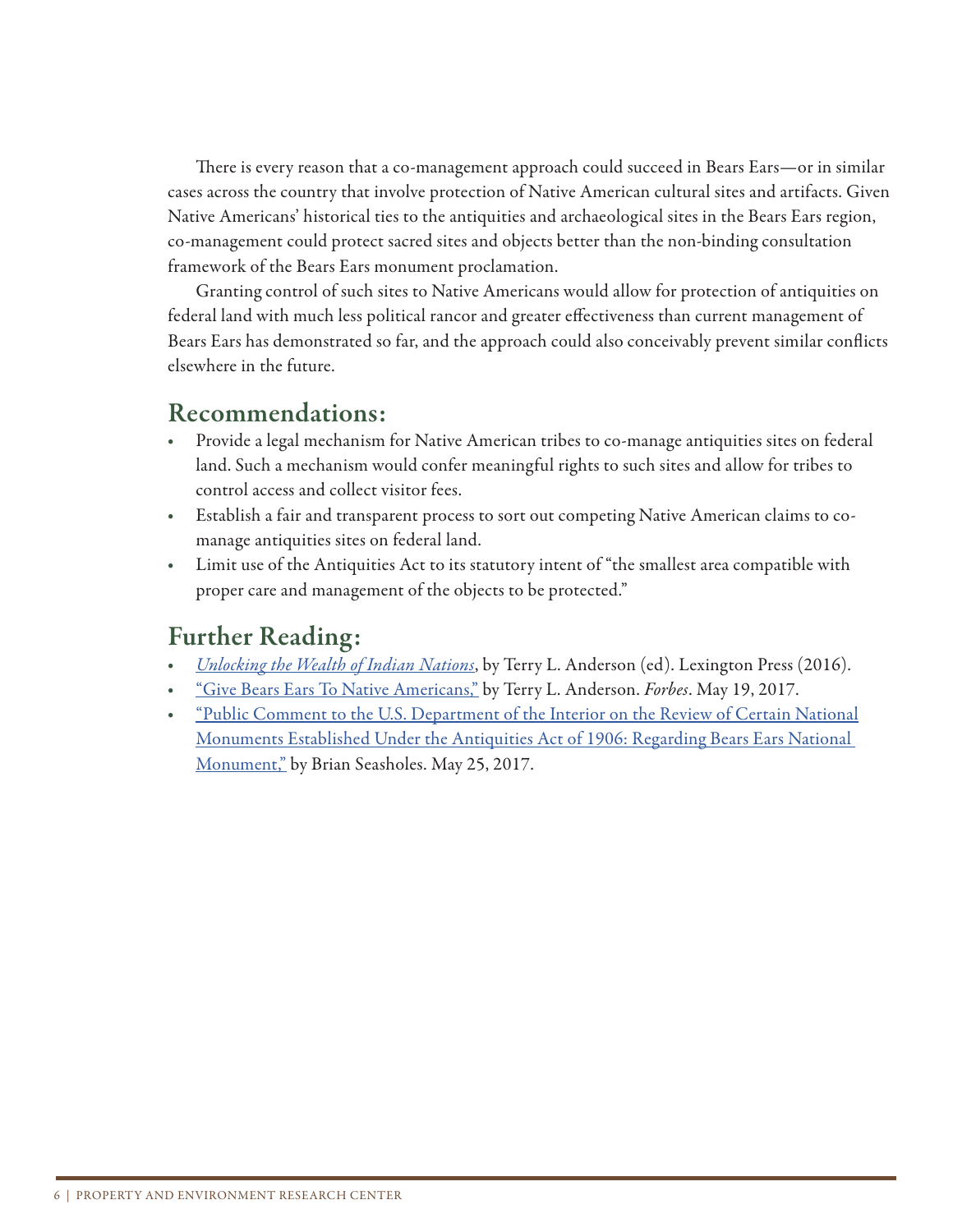# NATIONAL PARK FRANCHISES

#### Franchise partnerships could add parks to the system without adding to the federal maintenance tab

*by Tate Watkins*



Katahdin Woods and Waters National Monument, Maine Photo © Katahdin Woods and Water NM

Long before the Katahdin Woods and Waters National Monument became a reality, the specter of a federal park in northern Maine stirred up disputes as deep as the rivers that run through the area. For years, Burt's Bees cofounder Roxanne Quimby envisioned creating a national park by donating thousands of acres of forestland to the government, which she began purchasing from timber companies in the early 2000s. While she and her family explicitly lobbied for the "brand name" of a national park, many locals worried that a new park unit would give the federal government a foothold in the area, threatening tighter regulations on the timber industry and on traditional recreational pursuits like hunting.<sup>10</sup>

Because the prospect of creating a national park was so controversial, Quimby eventually settled on a national monument, which can be designated unilaterally with the signature of a president under the Antiquities Act. In August 2016, President Barack Obama signed an order establishing the 87,500-acre Katahdin Woods and Water National Monument out of lands donated by the Quimby family.<sup>11</sup>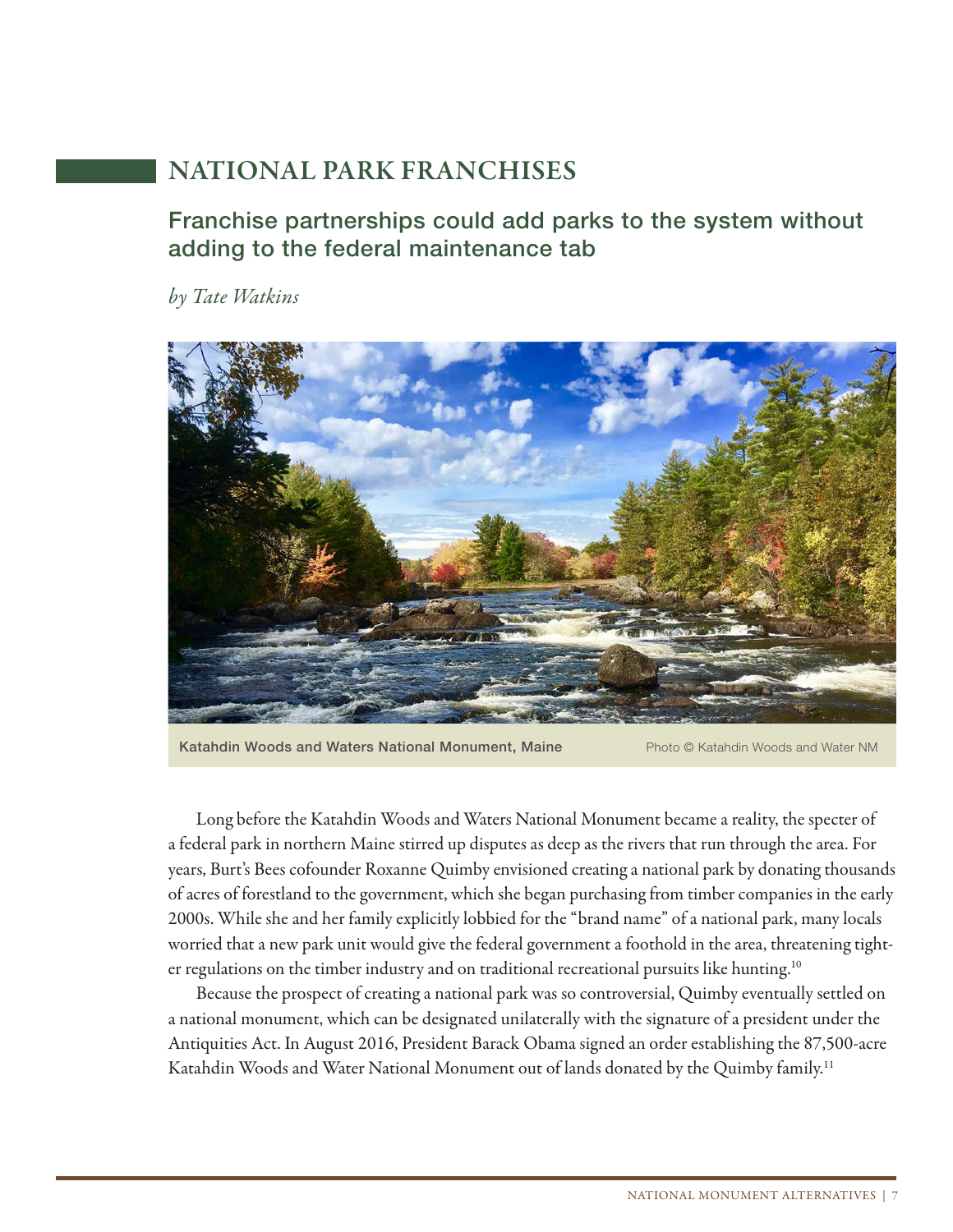The protracted controversy over the site suggests the need for a different framework to protect worthwhile natural landscapes without a full-fledged federal takeover—and with much less acrimony. Katahdin Woods and Waters could provide an opportunity to try an innovative solution: a national park franchise.

Under a park franchise, a private partner would maintain ownership of park land but manage the unit according to parameters set by the National Park Service. The franchisee could be a nonprofit group, conservation organization, outdoor recreation company, or any other private entity. It could use the national park name with stipulations that it adhere to the Park Service's mission and rules. Franchises would have to remain open to the public, for instance, and promote the historical, cultural, and environmental values consistent with the agency's goals. By receiving license to use the national brand, a site could attract more tourists, conservationists, and researchers, bringing additional revenues and activities to local economies.

Ideally, a franchise model would require financial self-sufficiency: private parties would only be granted a license under the condition that they receive no congressional appropriations for a site, for maintenance or otherwise. Revenues could come from fees charged for entry or to use campgrounds and other recreational amenities, and additional funds could be raised through philanthropic donations. The continued ownership by the franchisee could help ease fears that are often stoked by federal involvement in land-use decisions.

The wider payoff is that adding new parks under a franchise model would prevent further increases in the National Park Service's deferred maintenance backlog, which now exceeds \$11 billion.<sup>12</sup> Interior Secretary Ryan Zinke has repeatedly said that dealing with the backlog is a priority for his department.<sup>13</sup> Over the past decade, 26 national park units have been created, and the deferred maintenance backlog has increased by more than \$2 billion.<sup>14</sup> Politicians like creating new park sites where they can hold ribbon-cutting ceremonies and win accolades as champions of conservation. There is much less political appetite to fund mundane maintenance needs, like the sewage and water systems that ensure national parks can withstand their growing visitor figures.<sup>15</sup> A clear avenue to create new parks as franchises would benefit taxpayers across the country, who ultimately foot the bill for park upkeep.

As long as franchised parks adhere to the overarching standards laid out by the National Park Service, they should have the flexibility to set priorities as determined by on-the-ground managers. In recent years, park superintendents and government reviews have cited difficulties caused by the lengthy and inflexible processes for setting fee structures and getting approval to spend revenues collected.<sup>16</sup> Managers at franchised parks should have authority to set fees, retain 100 percent of the funds they collect, and decide how those revenues should be spent, whether on operations, critical maintenance needs, or new amenities.<sup>17</sup>

When it comes to the Katahdin monument, a franchise would grant the site the national park status that its proponents have long called for but keep the onus to run and maintain it on a private organization. Even though the government now owns the land, it is easy to imagine a structure that nominally leases rights back to the Quimby family to operate the site as a national park. Furthermore, Quimby already established a non-profit organization for the park lobbying effort, and the land gift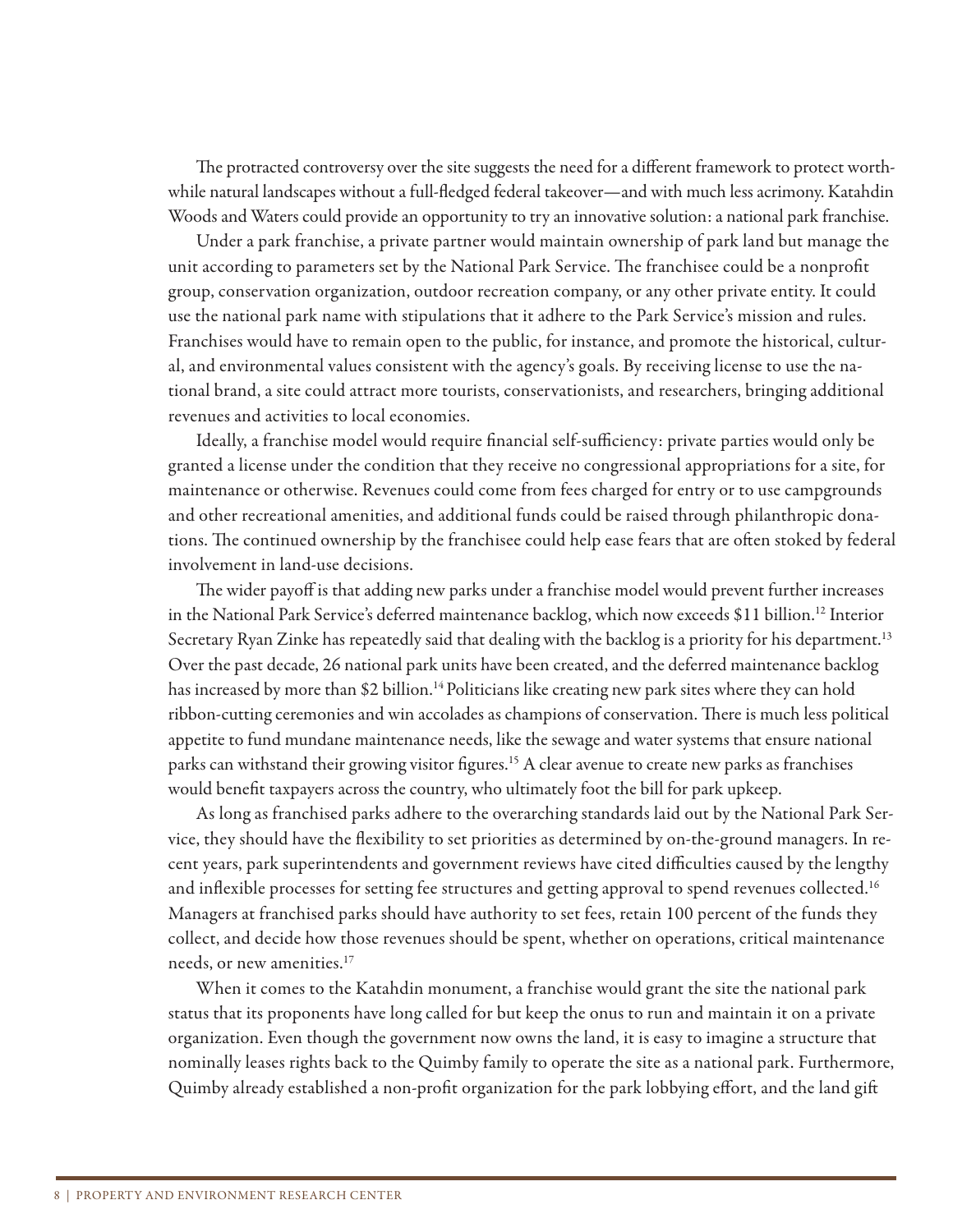included a \$20 million endowment to support the administration of the monument, plus a pledge for more fundraising. The family's years of lobbying and demands for particular conditions on the monument designation—such as leaving nearly half of the acreage open to traditional uses like snowmobiling, hunting, and fishing—demonstrates their continued interest in the site. The non-profit would be well suited to hold the franchise.

The idea is not as farfetched as it might seem—there are already eight national park units jointly managed by the National Park Service and private partners, usually non-profit groups.<sup>18</sup> One is the Tallgrass Prairie National Preserve in Kansas. Created in 1996, the 11,000-acre preserve stands out as one of the last large tracts of prairie ecosystem in the country. Although the site is a national park unit under the purview of the Park Service, the Nature Conservancy owns 99 percent of the preserve and partners with the agency to manage it.<sup>19</sup>

As far back as the 1970s, local Kansans skeptical of federal involvement fought the establishment of the site, worrying that the feds would impose burdensome regulations and deprive communities of tax revenues.<sup>20</sup> But eventually, a non-profit group worked with the Park Service and a local cattle rancher to overcome the discord and come up with a joint-management model, including the stipulation that all the privately owned property remain on tax rolls.<sup>21</sup> Tallgrass Prairie has drawn about 30,000 annual visitors in recent years and serves as an example that could be followed in Maine and beyond.<sup>22</sup>

A national park franchise could be tailored with provisions to suit local conditions and land-use traditions.23 Moreover, a franchise would likely be more appealing to locals unwilling to support a new park under complete federal ownership in their state. Provisions could also include a process to revoke the franchise if a grantee ever strayed beyond the license parameters or failed to meet the standards of the agreement.

In his nomination hearing, Secretary Zinke said he fully recognizes "that there is distrust, anger, and even hatred against some federal management policies."24 A framework to develop franchise parks could present just the sort of creative solution that fosters collaboration instead of ill will.

#### Recommendations:

- As an alternative to national monument designations, establish a national park franchise framework as an avenue to add new national parks without adding to the future maintenance needs of the National Park Service.
- Maintain federal oversight of and standards for franchised parks while granting franchisees wide flexibility in management decisions so long they operate within the federal parameters.
- Allow managers of franchised parks to set, retain, and spend fees at their discretion and without having to adhere to the bureaucratic processes that govern fee structures of traditional national parks, but stipulate that franchised parks will receive no congressional appropriations for operations or maintenance.
- Provide a clear way to revoke the national park license if a franchisee does not hold up its end of the bargain.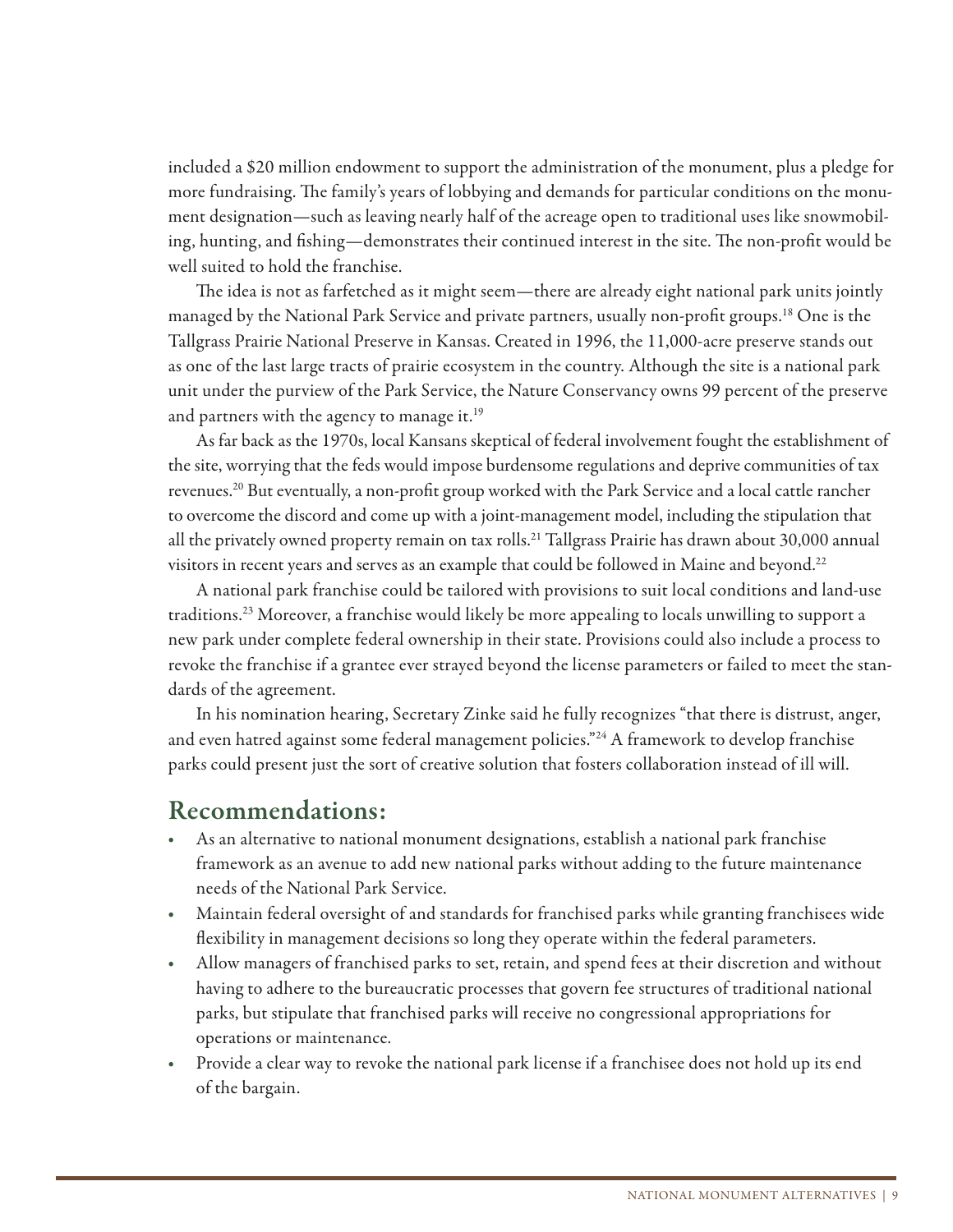- "The NPS Franchise: A Better Way to Protect Our Heritage," by Holly Fretwell. The National Park Service Centennial Essay Series, *The George Wright Forum*, Vol. 32 No. 2 (2015).
- "Breaking the Backlog: 7 Ideas to Address the National Park Deferred Maintenance Problem." *PERC Public Lands Report* (February 2016).
- "How to create a national park without taxpayers footing the bill," by Terry L. Anderson and Shawn Regan. *Bangor Daily New*s. April 13, 2016.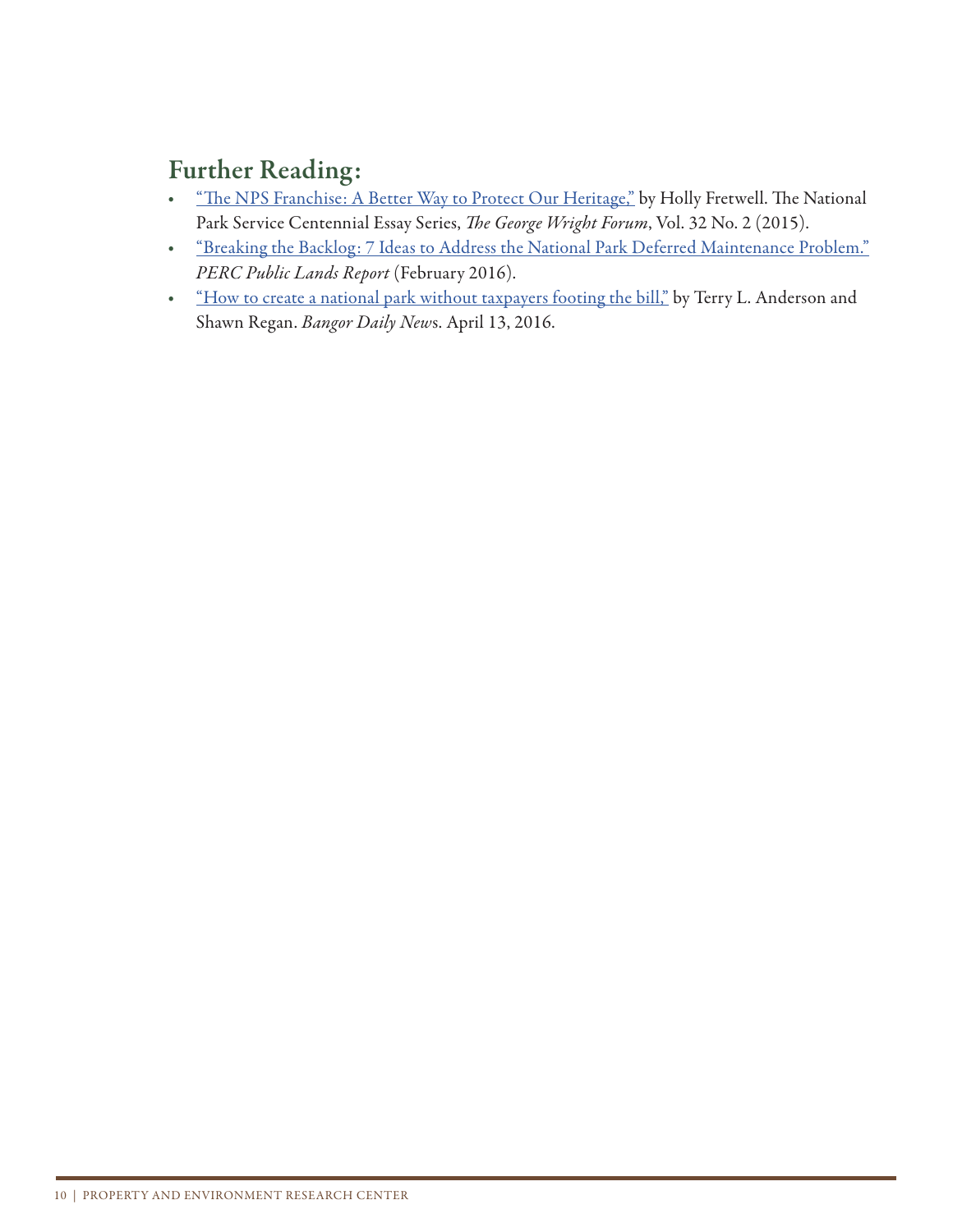# TRUST MANAGEMENT

#### Trusts could be established to manage landscapes and natural resources for the benefit of the public

*by Holly Fretwell*



Grand Staircase-Escalante National Monument, Utah **Photo Cases Accord Photo © Bob Wick, BLM** 

On September 18, 1996, onlookers roared with applause as President Bill Clinton stood on the rim of the Grand Canyon in Arizona and designated the 1.9 million-acre Grand Staircase-Escalante National Monument in southern Utah.But not everyone was pleased with the president's action. Seventy miles to the north, locals in Kanab, Utah, gathered in the high school gym to protest the president's action. Kanab had long anticipated coal development on the nearby Kaiparowits Plateau—a project that was predicted to provide locals with hundreds of jobs—but that hope ended with the stroke of President Clinton's pen.<sup>25</sup>

Utah's congressional delegation opposed the designation because the monument's boundaries would encompass far more than the specific historic and cultural sites that the Antiquities Act was created to protect. Moreover, prior to the designation, there were also multiple oil and gas leases, miles of roads used for recreation, and several federal grazing allotments within its boundaries.<sup>26</sup>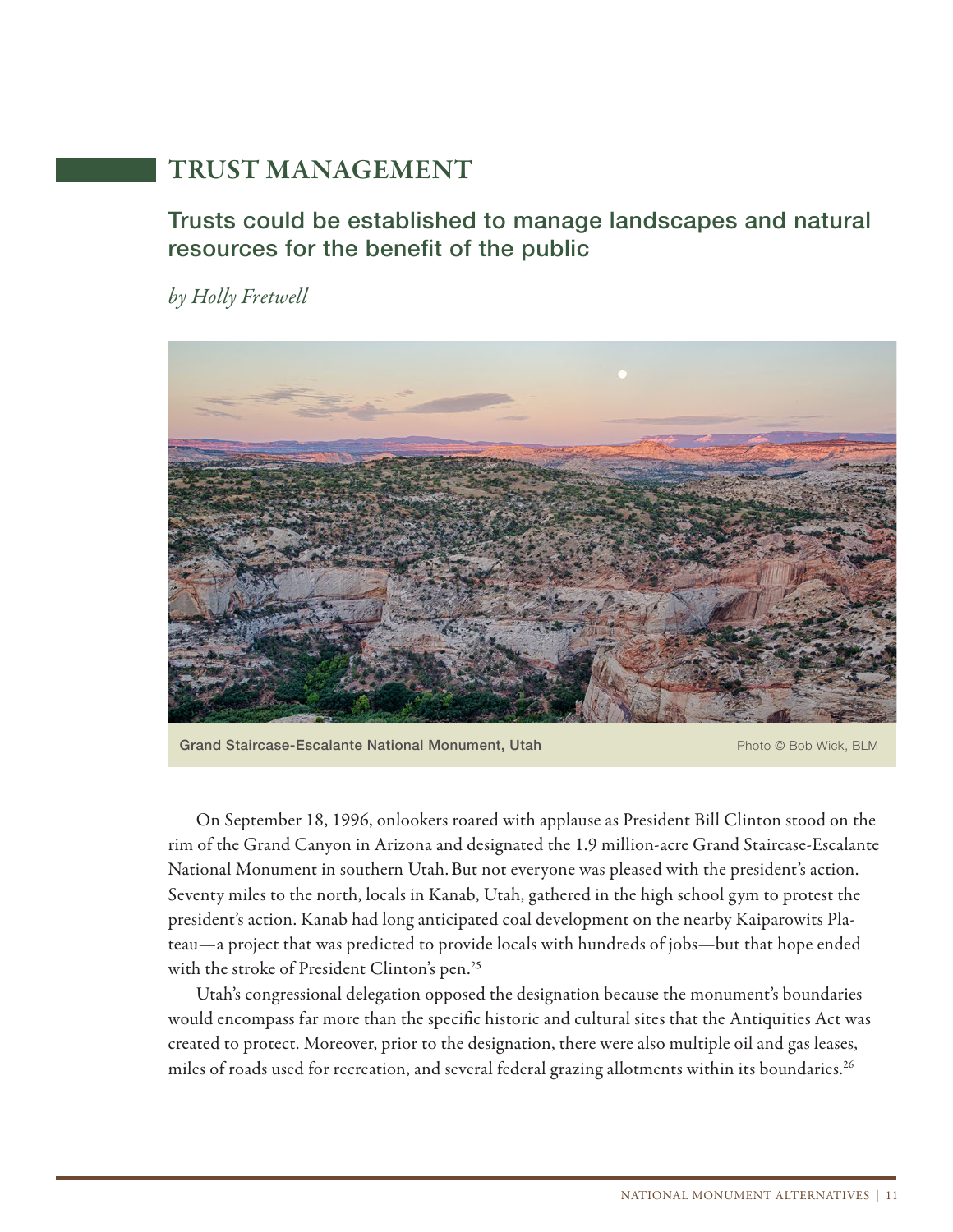By designating the monument, President Clinton prioritized landscape preservation but le proponents of other land uses feeling marginalized. A better way to balance competing interests would be to manage national monuments through the creation of a trust. At its simplest, a trust is a legal assignment of certain powers to an individual or a group, known as trustees, who are obligated to manage assets for the benefit of another. The trustees have a legal obligation to manage the assets according to the requirements outlined by a trust agreement.

In the context of national monuments, a trust could be established with the explicit responsibility of maintaining the unique recreational, archaeological, and environmental values of the area. The trust would specifically define the monument's environmental, recreational, and archaeological assets and establish criteria for judging management and measuring trustee performance. Such a trust could manage for conservation while also allowing the continuation of traditional uses of the land, including grazing and energy production. It would also give monument managers incentives to choose the most appropriate use for each land segment while taking into account the overall objectives established for the monument.

As a parallel, consider how a museum board of trustees sets a goal to preserve, display, and interpret a certain form of art. The trustees must have a shared appreciation of the art form they want to present. They weigh and balance the museum's resources, both financial and physical, which are used to present the art to the public. To choose one painting over another requires an understanding of the desired outcome and the relative value of each option. Similarly, on public lands there are multiple competing interests for resource use, and because resources are finite, trade-offs must be made.

A challenge of monument designations is that the managing agency is faced with the nearimpossible task of overseeing areas while taking into consideration countless outside opinions of citizens who use public lands. At Grand Staircase-Escalante, the BLM created a planning team and an advisory committee in an attempt to institute a collaborative management plan that would protect the monument in its "primitive, frontier state" while also providing "opportunities for the study of scientific and historic resources."<sup>27</sup> Differing perceptions of how the land should be managed, however, have made implementing the plan controversial.<sup>28</sup> The result is that a multitude of interest groups now vie to influence management toward their preferred outcomes without considering the value of other uses of the land and resources contained on it.

To be successful, a federal land trust would need to have a clear goal that it is accountable to meet but also have the flexibility to balance potential resource uses. A monument's goal would be set at the time of its proclamation, along with parameters for resource use. A trust would also need to be accountable to a financial target. This financial accountability could mean a variety of things, from complete self-sustainability to supplemental federal funding determined by a formula based on meeting goals and outcomes. Furthermore, allowing land managers to keep net revenues for use on site would encourage them to take into account the values of competing resource uses. Revenues earned from mineral extraction, for example, could be invested in habitat restoration or enhanced conservation. This differs from the status quo, where revenues earned are typically returned to the federal Treasury.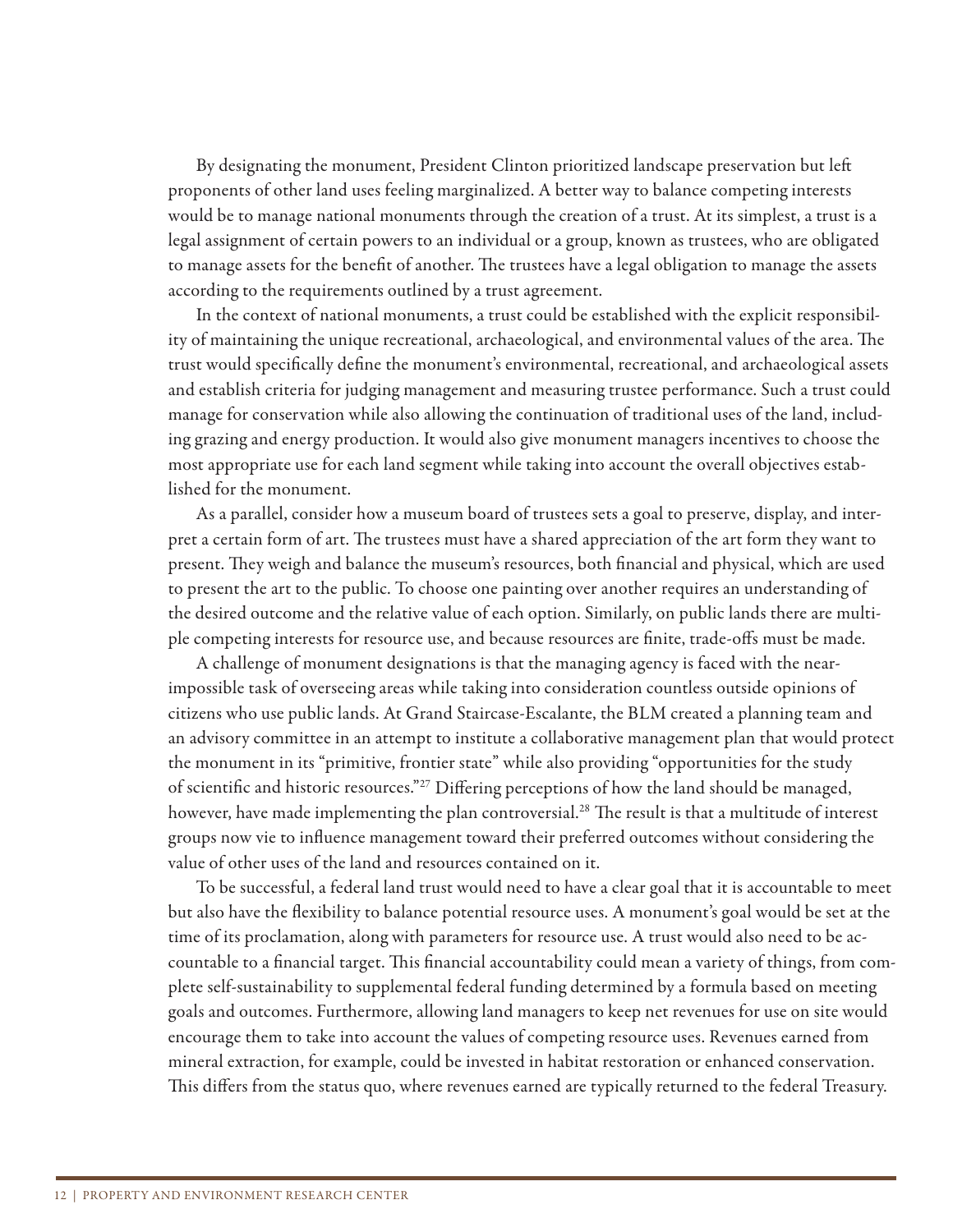When it comes to a particular national monument, a board of trustees could be created that represents diverse interests.<sup>29</sup> The current monument advisory committee for Grand Staircase provides a potential starting point. The group of 17 includes educators, local politicians, tribal members, and eight scientists—including an archaeologist, paleontologist, geologist, botanist, wildlife biologist, historian, systems ecologist, and social scientist. Given custodial authority and financial accountability, along with a specific and clear management goal and parameters under which to manage the land, this sort of group could manage the monument as a trust.

The key factors in setting up a trust for success would be giving it autonomy from bureaucratic decisions, accountability to federal standards for the monument, and flexibility in management. Federal oversight would ensure a trust meets the stated goals—such as meeting the financial target and protecting historic artifacts—while managing the land within the defined parameters, likely a combination of landscape preservation and various public uses. Autonomy and financial accountability motivate a trust to consider the relative values of using the land for different purposes. $30$ 

National monument management will continue to be contentious as long as the perceived goal is as diverse as the population affected and the distribution of rights to resources remains a political decision. Revenue maximization is unlikely to meet the conservation goals many citizens desire for the federal estate. Providing a trust mechanism to manage certain landscapes for specific uses and making them financially accountable, however, could help alleviate conflicts over land-use decisions and encourage cooperation, improving upon current national monument management approaches.

### Recommendations:

- Create a land management trust with a clear goal and broad parameters for resource use set by the federal government.
- Give trustees autonomy to make decisions about how to use resources and hold them accountable to meet the federally determined goals for the trust.
- Require a degree of financial accountability so that the managing trust internalizes the trade-offs of competing resource use.

- "A Trust for the Grand Staircase-Escalante," by Terry L. Anderson and Holly L. Fretwell. *PERC Policy Serie*s No. 16 (September 1999).
- <u>"Charter Forests: A New Management Approach for National Forests,"</u> by Robert H. Nelson. *PERC Policy Series* No. 53 ( June 2015).
- <u>"Divided Lands: State vs. Federal Management in the West,"</u> by Holly Fretwell and Shawn Regan. *PERC Public Lands Report* (March 2015).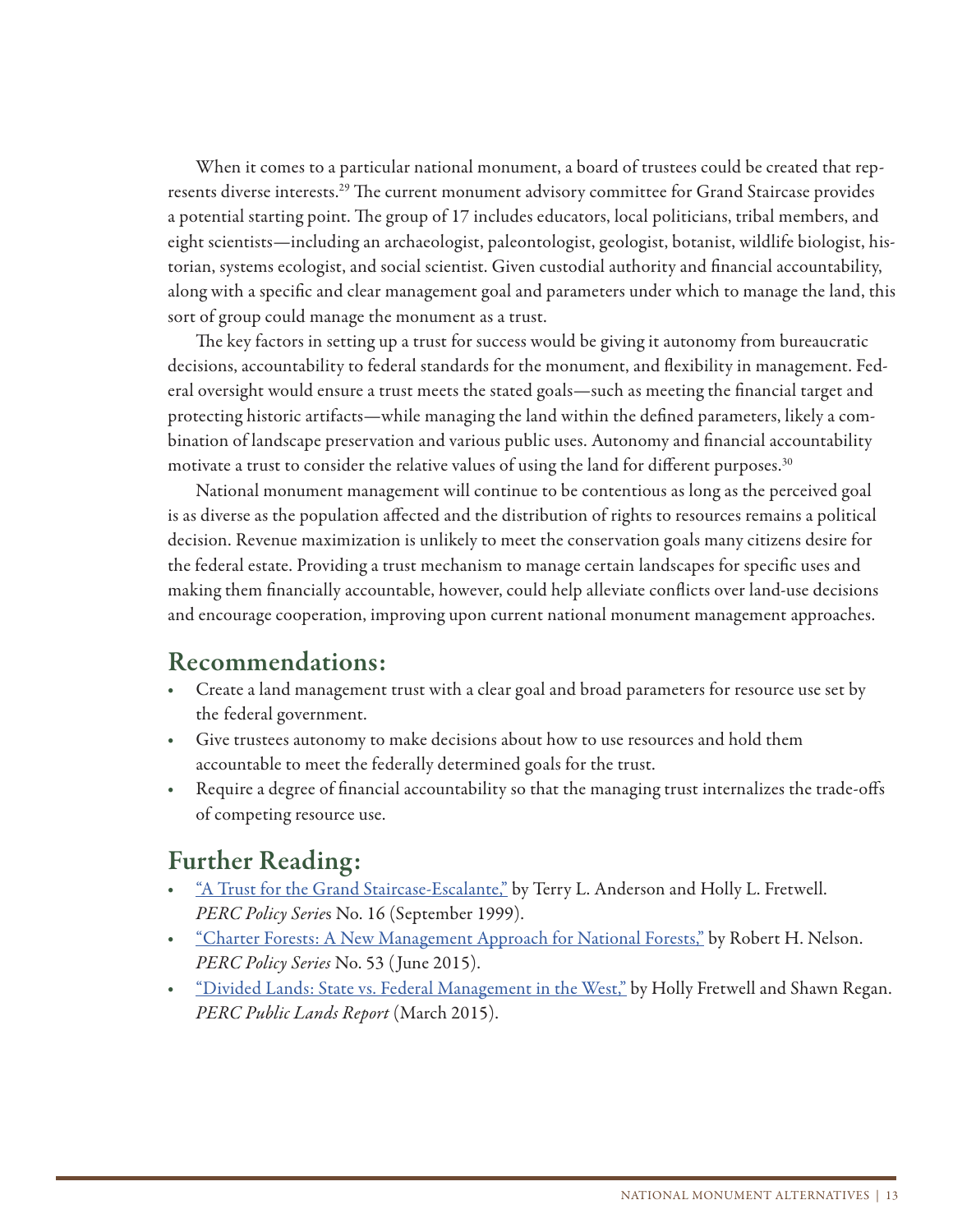# CONSERVATION LEASING

#### Environmental groups could use markets instead of politics to protect public lands

*by Hannah Downey and Kristen Byrne*



Upper Missouri River Breaks National Monument, Montana Photo © Bob Wick, BLM

When Lewis and Clark paddled the Missouri River in northern Montana more than two centuries ago, they marveled at the sheer bluffs that descended into the water and the bighorn sheep they described in their journals.<sup>31</sup>

In 2001, President Bill Clinton designated nearly 400,000 acres of land in this area as the Upper Missouri River Breaks National Monument. The monument was created to protect the rock outcroppings, grassy plains, and meandering river that remained relatively unchanged since the westward explorers' voyage. "Many of the biological objects described in Lewis' and Clark's journals continue to make the monument their home," Clinton said in the monument proclamation.<sup>32</sup>

When public land becomes a national monument, the designation often precludes certain future uses in the name of preserving the landscape, as did the designation for the Missouri Breaks. Monument advocates argue that such restrictions are necessary to protect areas from the impacts of livestock grazing, oil and gas development, and timber harvests, among other activities. Opponents, on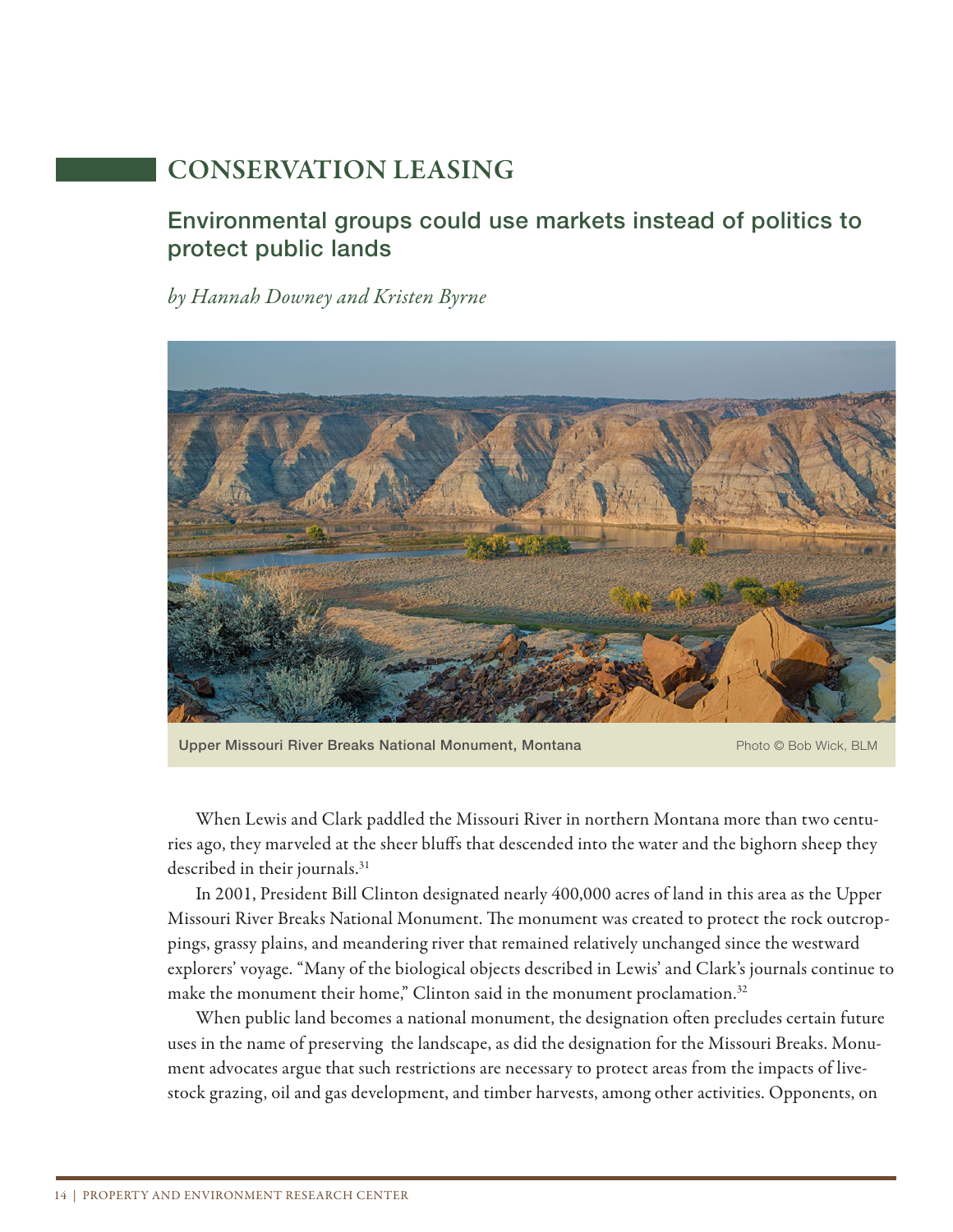the other hand, argue that limiting uses on national monument lands impedes local economic opportunities and undermines longstanding resource uses on the landscape.

Rather than have these competing parties fight over monument designations in the political arena, there's a better alternative: Allow environmental groups to participate in the leasing processes that govern resource use on federal lands—even if that means leaving resources idle for conservation purposes or using the land solely for recreation. Currently, conservation leasing is generally limited on federal lands due to requirements that leases or permits be granted only to parties who plan to extract or consume resources. If leasing policy was expanded to explicitly allow conservation leasing, groups could bargain for leases and then set aside the land for conservation purposes instead of it being used for grazing, energy development, or logging. This approach would allow environmentalists to protect public landscapes—regardless of whether they have monument status—through direct action.<sup>33</sup>

The approach could apply to the Upper Missouri River Breaks National Monument: A conservation group might purchase a grazing permit from a rancher and then opt to keep livestock off the land.<sup>34</sup> Visitors floating the river or hiking, hunting, and fishing within the national monument are often surprised to find cows grazing among cottonwood trees along the river. When President Clinton designated the multiple-use Bureau of Land Management (BLM) lands as a national monument, existing grazing permits were grandfathered into the management plan, much to the dismay of organizations that believe livestock grazing is destroying the cottonwoods and riverbanks.<sup>35</sup> Today, approximately 10,000 cattle still graze within the monument's borders.<sup>36</sup>

Environmentalists near the Missouri Breaks National Monument have already shown interest in acquiring grazing permits as an alternative to litigation. But the requirements that accompany federal grazing permits make it difficult for non-ranchers to secure them through trade. One obstacle is that the only current options involve lengthy legal processes that do not compensate ranchers when their grazing privileges are reduced. The BLM has been sued multiple times by various environmental organizations regarding grazing policy on the Missouri Breaks. In 2013, for instance, a U.S. Court of Appeals ruled that the BLM "violated the National Environmental Policy Act by not considering a reasonable range of alternatives that included a no- or reduced-grazing option."37 As of 2016, however, the permitted amount of grazing on the monument had remained almost unchanged for  $20$  years.<sup>38</sup>

Complicating the process even further, to acquire a permit, ranchers must first own a so-called "base property," usually a nearby ranch with an active livestock operation. Because the permits are attached to base properties, the only straightforward way for holders to transfer their permits is to sell the base property too. Conservation groups who want to acquire grazing permits, therefore, cannot simply purchase them; they must also purchase or already own qualifying base properties. The arrangement can raise the cost of transferring permits exponentially.

Furthermore, grazing permits have a *de facto* use-it-or-lose-it requirement. This means that conservation groups who do not run livestock on their permitted allotments risk forfeiting their grazing privileges to a rancher willing to use the land for active grazing.<sup>39</sup> Requiring active resource use as a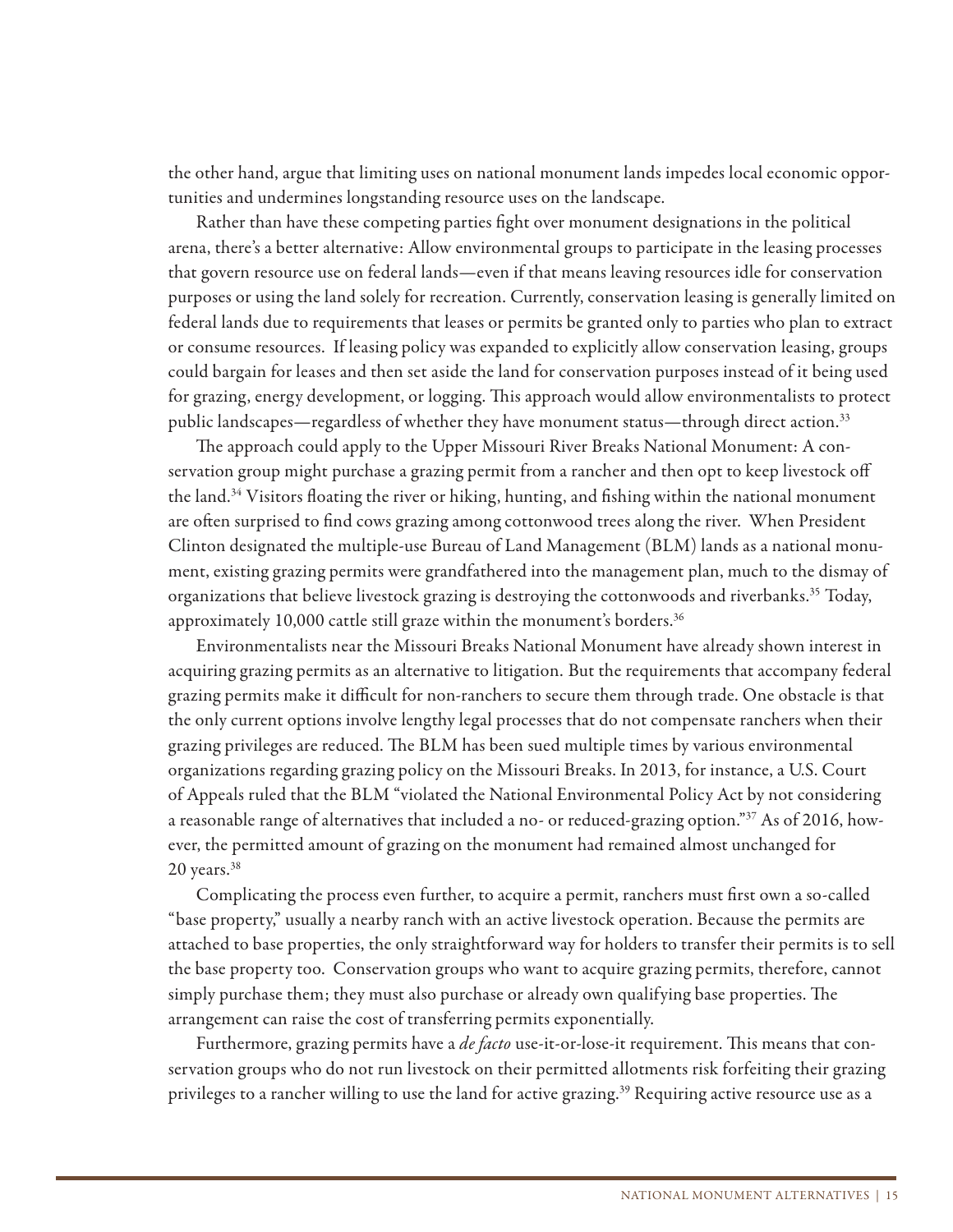stipulation of grazing permits excludes groups who would seek to leave pasture ungrazed, effectively shutting environmentalists and recreationists out of the leasing process.

Despite these barriers, there are creative ways to work toward conservation within the existing permit structure. The American Prairie Reserve, a nonprofit conservation organization that aims to protect and restore the prairie landscape near the Upper Missouri River Breaks National Monument, has successfully acquired grazing permits in the region for conservation purposes. The group is striving to create a nature reserve larger than Yellowstone National Park by purchasing private ranches and the grazing permits that accompany them.<sup>40</sup> They fulfill the use requirements of the permits by stocking the lands not with cattle but with bison, which the BLM categorizes as livestock.

But American Prairie Reserve's effort has been anything but frictionless. On the BLM's Flat Creek allotment, for instance, when the group sought the agency's permission in 2014 to replace cattle with bison and remove existing interior fencing in the area, the BLM received more than 100 letters of protest from ranchers and others objecting to the proposal—and the permit has yet to be approved.<sup>41</sup> Given the current rigid federal grazing system, American Prairie Reserve is only able to implement its conservation strategy by continuing to run livestock on the grazing allotments it acquires. Even then, protracted political wrangling has still been unavoidable in some cases.

Congress should change the rules governing federal rangeland management so that any groups who want to pursue environmental goals can acquire resource-use leases, even if they plan to not consume the resources. Conservationists could then purchase grazing permits and determine the stocking rate. The concept could apply in other situations too. Interested parties could potentially buy oil and gas leases to hold them out of development for specific periods of time or bid on timber-harvest rights to leave forests standing, as has already happened in limited cases in recent years.<sup>42</sup>

If implemented on a widespread scale, conservation leasing could provide an alternative way to protect lands while also compensating current leaseholders and sparking less conflict.

Instead of designating swaths of public land as national monuments to "save" them from consumptive uses, agencies could allow all sorts of parties to bid on grazing allotments, energy leases, and timber harvests. Monument proponents should have plenty to like about the approach, too, because it would give them a clear path to acquire leases that were grandfathered into monument lands and then hold them out of development. A flexible alternative to the current structure would put lands toward their highest-valued uses, even—or especially—when that use is conservation.

#### Recommendations:

- Allow conservationists to participate in resource leasing for non-consumptive uses.
- Remove base-property and livestock grazing requirements from grazing permits.

- "Managing Conflicts over Western Rangelands," by Shawn Regan. PERC Policy Series No. 54 ( January 2016).
- "A New Landscape: 8 Ideas for the Interior Department," *PERC Public Lands Report* (March 2017).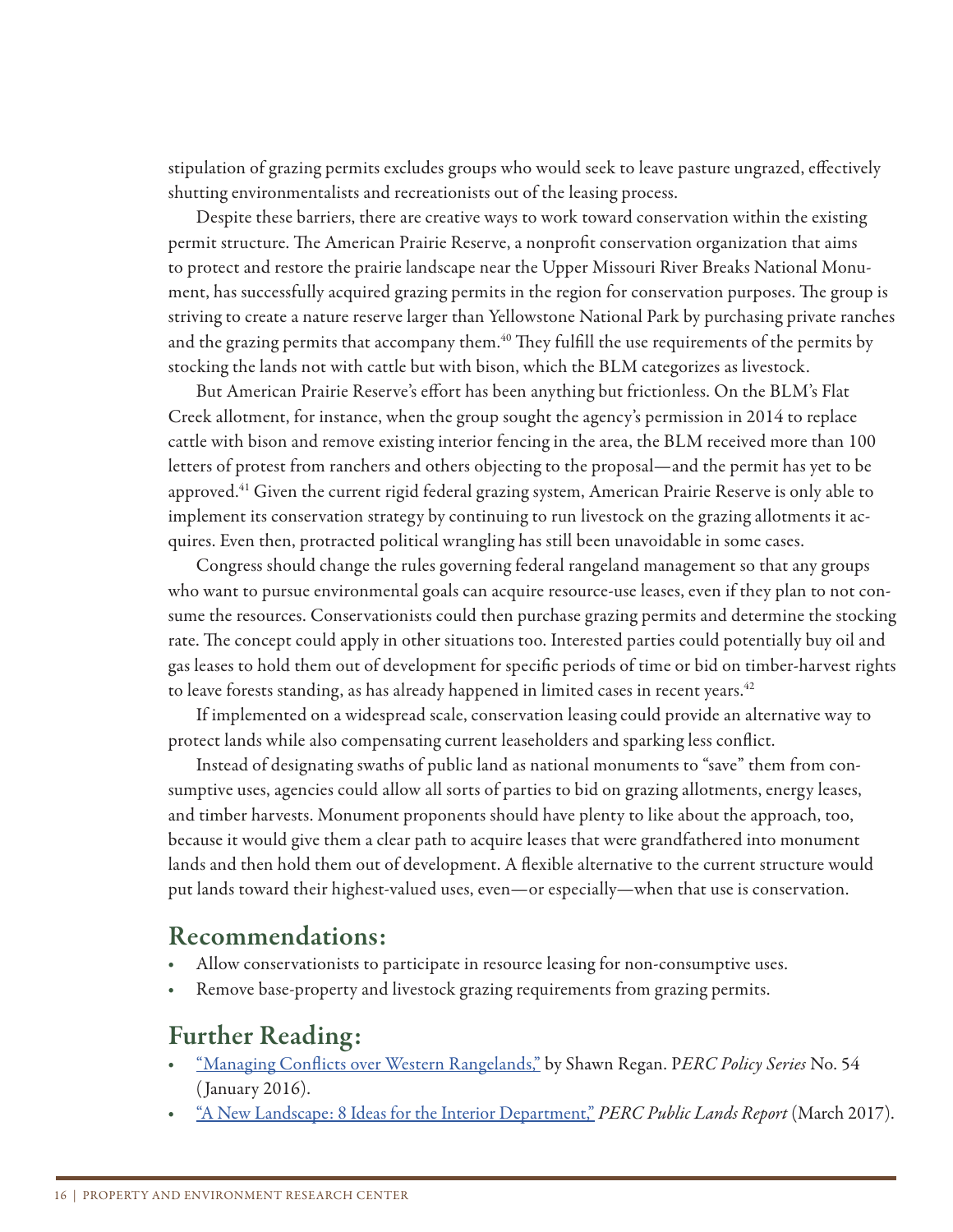#### REFERENCES

- 1. Antiquities Act of 1906, 16 U.S.C. 431-433.
- 2. Over the course of the century since the act was passed, Congress and the federal government have enacted numerous laws, policies, and programs that provide for many of these same protections—and often more clearly and forcefully than the Antiquities Act itself. Four laws have been passed specifically to protect Native American antiquities, prehistoric sites, and places of religious significance, and five other federal statutes deal more generally with conservation of archaeological artifacts. Furthermore, a wide range of policies and programs also concern preservation of Native American sacred and archaeological sites.
- 3. Memorandum to the President: Interim Report Pursuant to Executive Order 13792. Secretary of the Interior Ryan K. Zinke. June 10, 2017.
- 4. Establishment of the Bears Ears National Monument by the President of the United States of America: A Proclamation. Barack Obama. December 28, 2016.
- 5. See also, "Give Bears Ears To Native Americans," by Terry L. Anderson. *Forbes*. May 19, 2017.
- 6. "National Park System: Units Managed Through Partnerships," by Laura B. Comay. Congressional Research Service Report R42125. April 5, 2016.
- 7. "Canyon de Chelly." National Park Service. Available at https://www.nps.gov/cach/index.htm. Visited June 26, 2017.
- 8. "Canyon de Chelly National Monument: Annual Park Recreation Visitation." National Park Service. Available at https://irma.nps.gov/portal. Visited June 26, 2017.
- 9. The court system, whether civil or federal administrative, would not be a fitting venue to resolve these disputes because of the prospect of long-term litigation. A better way to establish management rights would be through alternative dispute resolution, such as mediation or binding arbitration. For more background, see "Public Comment to the U.S. Department of the Interior on the Review of Certain National Monuments Established Under the Antiquities Act of 1906: Regarding Bears Ears National Monument," by Brian Seasholes. May 25, 2017.
- 10. Three referendums in nearby towns, both houses of the state legislature, and the governor opposed federal ownership and control of the area. "Rep. Poliquin Responds to Request from Interior Secretary Zinke Regarding Katahdin National Monument Designation, As Feds Conduct Review," U.S. Congressman Bruce Poliquin, June 6, 2017. But other Mainers, many from other parts of the state, claimed that a park would bring economic activity to an area decimated by mill closures and the decline of the timber industry. See, for instance, "Let's not get stuck in the past tense. A North Woods monument is for Maine's future," by Steve Kahl, *Bangor Daily News*, August 17, 2016, and "I used to oppose a big park in the North Woods. Now, I see a national monument can work," by Bucky Owen, *Bangor Daily News*, August 23, 2016.
- 11. Establishment of the Katahdin Woods and Waters National Monument by the President of the United States of America: A Proclamation. Barack Obama. August 24, 2016.
- 12. "NPS Deferred Maintenance Reports, FY2016." National Park Service. Available at https://www.nps.gov/subjects/ plandesignconstruct/defermain.htm. Visited June 26, 2017.
- 13. "Nomination hearing of the Honorable Ryan Zinke to be the Secretary of the Interior." U.S. Senate Committee on Energy and Natural Resources. January 17, 2017.
- 14. Half of the overdue maintenance needed in national parks is for repairs to roads, bridges, tunnels, and similar paved infrastructure. While allocations from transportation bills largely cover funding for these items, the costs of meeting the remaining backlogged items swamp the funding available to the National Park Service. "National Park Service: FY2017 Appropriations and Ten-Year Trends," by Laura B. Comay, Congressional Research Service Report R42757, March 14, 2017. While the biggest portion of overdue maintenance comes from parks that are more than 40 years old, such as Yellowstone and Yosemite, today's new parks will inevitably lead to additional maintenance for future generations. "National Park Service: Process Exists for Prioritizing Asset Maintenance Decisions, but Evaluation Could Improve Efforts," Government Accountability Office, December 13, 2016.
- 15. For more background, see "Breaking the Backlog: 7 Ideas to Address the National Park Deferred Maintenance Problem." *PERC Public Lands Report*. February 2016.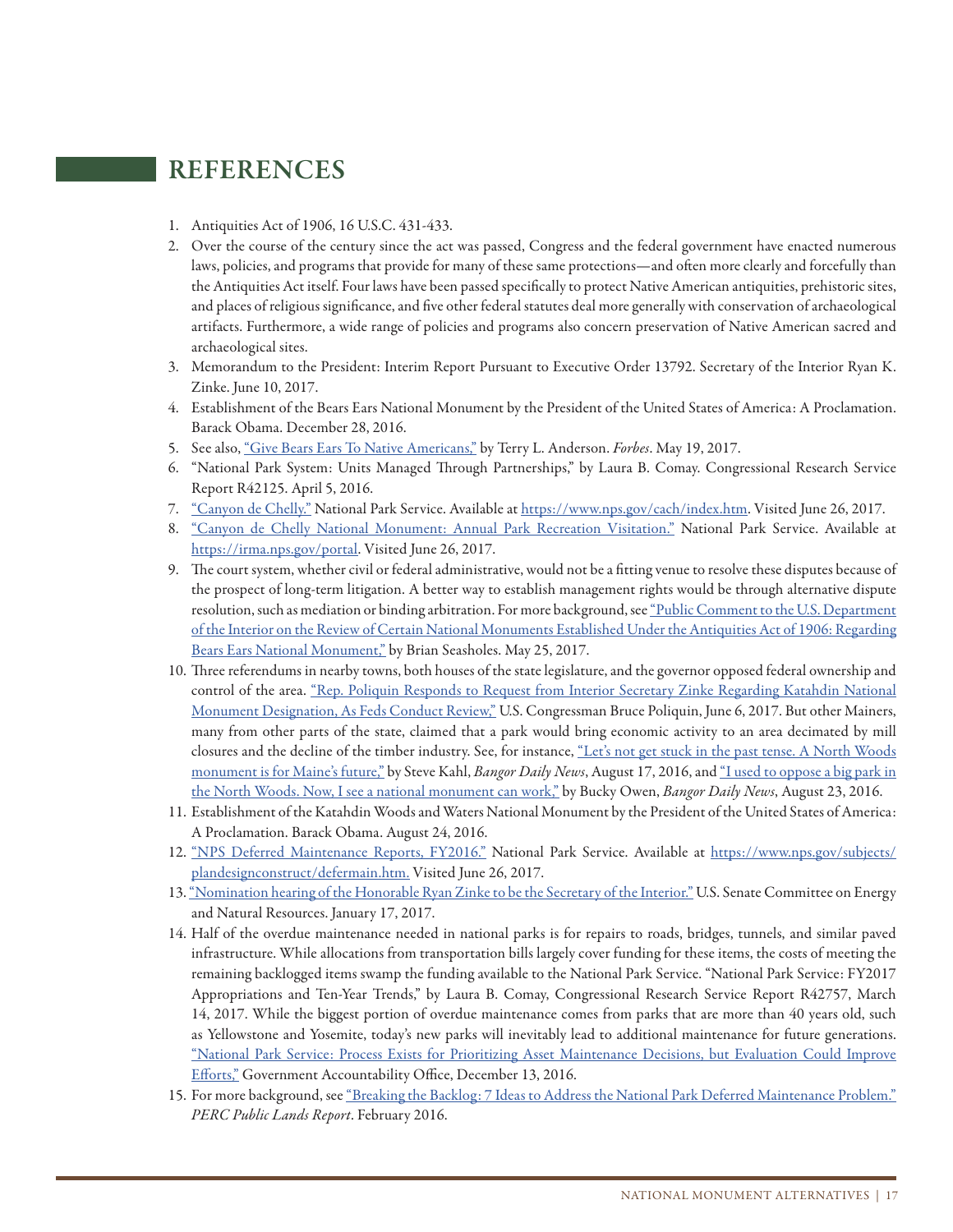- 16. See, for instance, "Recreation Fees: Agencies Can Better Implement the Federal Lands Recreation Enhancement Act and Account for Fee Revenues." U.S. Government Accountability Office. September 22, 2006, and "Review of National Park Service's Recreation Fee Program." U.S. Department of the Interior: Office of Inspector General. February 2015.
- 17. Under the Federal Lands Recreation Enhancement Act, 80 percent of fees collected at a national park can be retained at that site. While the Department of the Interior has noted that raising that percentage would limit the ability to use fee revenues for agency-wide initiatives or at sites that do not charge fees, franchised parks should be allowed to retain 100 percent of fees they collect if they are required to be self-funding.
- 18. "National Park System: Units Managed Through Partnerships," by Laura B. Comay. Congressional Research Service Report R42125. April 5, 2016.
- 19. For more background on the Tallgrass Prairie National Preserve, see "Last Stand of the Tallgrass Prairie," National Park Service, Available at https://www.nps.gov/tapr/index.htm, Visited June 26, 2017, and "Kansas: Tallgrass Prairie National Preserve," The Nature Conservancy, Available at https://www.nature.org/ourinitiatives/regions/northamerica/ unitedstates/kansas/placesweprotect/tallgrass-prairie-national-preserve.xml, Visited June 26, 2017.
- 20. "Our Only Privately-Owned National Park Celebrates a Birthday and a Vital Conservation Easement," by Bob Janiskee. National Parks Traveler. November 12, 2008.
- 21. "Tallgrass Prairie National Preserve: Draft General Management Plan and Environmental Impact Statement." U.S. Department of the Interior: National Park Service. October 1999.
- 22. "Tallgrass Prairie National Preserve: Annual Park Recreation Visitation." National Park Service. Available at https:// irma.nps.gov/portal. Visited June 26, 2017.
- 23. Such provisions could outline rules regarding motorized-vehicle use, hunting, or other uses. For more background, see "Motorized Recreation on National Park Service Lands," by Laura B. Comay, Carol Hardy Vincent, and Kristina Alexander, Congressional Research Service Report R42955, February 8, 2013, and "Hunting and Fishing on National Parks and Fish and Wildlife Refuges," U.S. Department of the Interior, Available at https://www.doi.gov/blog/huntingand-fishing-national-parks-and-fish-and-wildlife-refuges, Visited June 26, 2017.
- 24. "Nomination hearing of the Honorable Ryan Zinke to be the Secretary of the Interior." U.S. Senate Committee on Energy and Natural Resources. January 17, 2017.
- 25. The Kaiparowits coal field bisects the Grand Staircase-Escalante National Monument and is estimated to hold roughly 62 billion tons of coal. "How a Utah designation transformed politics in the West," by Phil Taylor. *E&E News*. July 13, 2016.
- 26. While the monument designation grandfathered in existing land-use rights, many leases were subsequently bought out. For example, the federal government acquired and retired the two largest coal leases within the monument boundaries. Similarly, the Utah School and Institutional Trust Administration's land holdings within the monument were exchanged for productive mineral lands outside its boundary. Today, many of the grazing leases within the monument remain, though some have been bought out through a voluntary program spearheaded by the Grand Canyon Trust.
- 27. "Grand Staircase-Escalante National Monument: Approved Management Plan Record of Decision." U.S. Department of the Interior: Bureau of Land Management. November 1999.
- 28. "Grand Staircase-Escalante National Monument Management Plan Implementation Review." U.S. Department of the Interior: Bureau of Land Management. August 4, 2010.
- 29. A like-minded board—with all members dedicated to wilderness protection, for example—would reduce contention among members, and as long as managers had flexibility and financial accountability, such a board would still have to balance alternative resource uses. A board that represents diverse interests, however, is much more politically feasible.
- 30. Trust-like mechanisms have been tried on federal lands. The Valles Caldera Preserve in New Mexico was created in 2000 as a trust and government corporation. Similar to the trust concept recommended here, the trust board consisted of a group of various stakeholders that were to manage the land for multiple uses in a financially self-sustaining manner. There were several fatal flaws in the management system, however, as explained by Melinda Harm Benson and others. Notably, while the trust's enabling legislation required it to be financially self-sufficient, this was not one of the primary goals defined by the board. Furthermore, as a government corporation, the trust was subject to limiting regulations, such as a liability concern that increased its costs and restricted the revenue-generating activities that could take place on the preserve. If the preserve was not financially self-sustaining after 20 years, management was to revert to the Forest Service.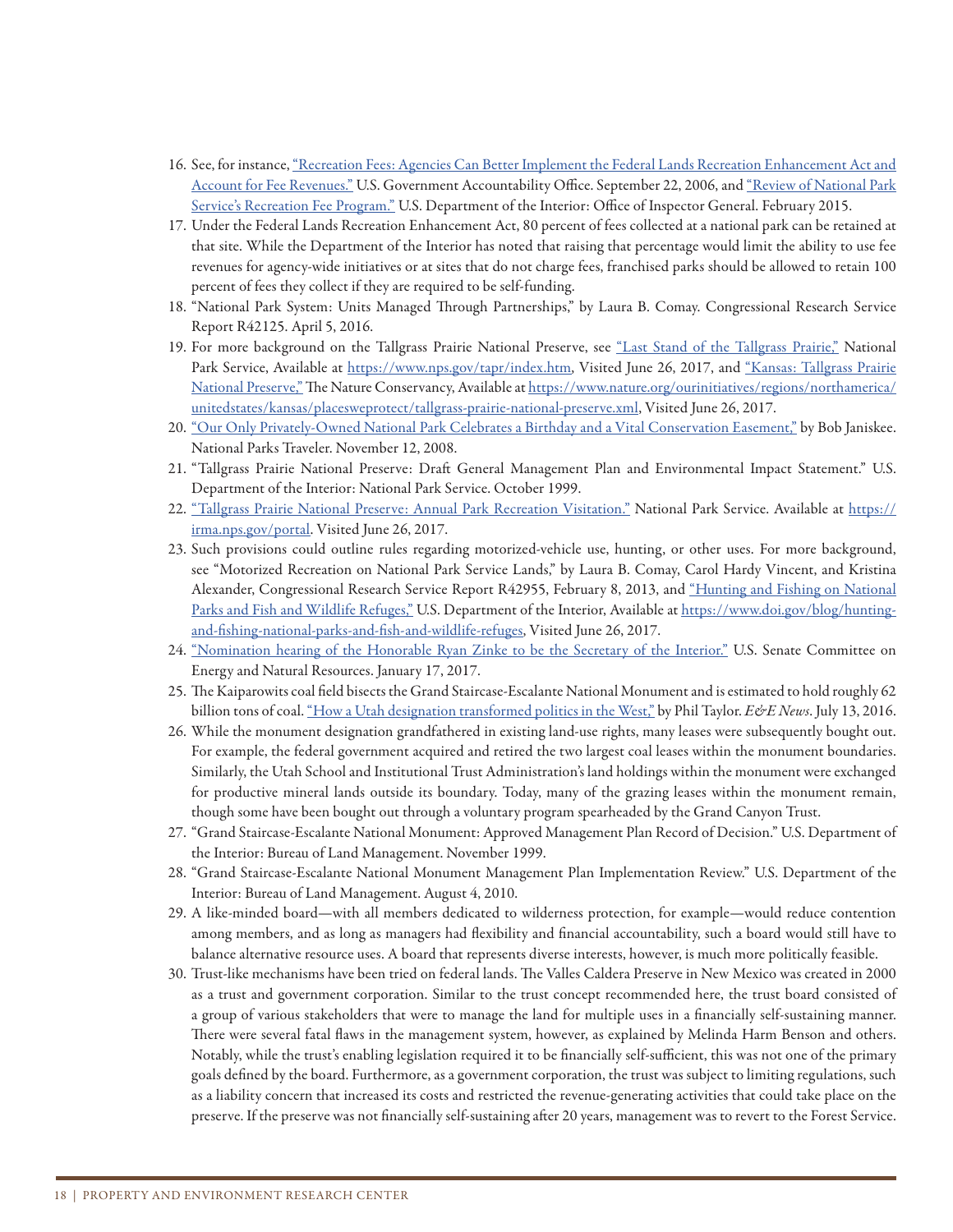Political interest, however, cut the experiment short. In 2014, legislation transferred the preserve to the National Park Service. "Shifting Public Land Paradigms: Lessons From the Valles Caldera National Preserve." Melinda Harm Benson. *Virginia Environmental Law Review*. 34:1-51. 2016.

- 31. "May 25, 1805." Journals of the Lewis and Clark Expedition.
- 32. Establishment of the Upper Missouri River Breaks National Monument by the President of the United States of America: A Proclamation. William J. Clinton. January 17, 2001.
- 33. There have been limited instances of conservation groups procuring grazing permits and convincing the managing agency to retire the permits, however there is no systematic conservation leasing process that allows conservation groups to hold grazing permits for non-grazing conservation uses. See "The Big Buyout," by April Reese, *High Country News*, April 4, 2005.
- 34. Grazing permits have never been formally defined as a property right, and land management agencies have maintained the authority to reduce or revoke grazing privileges without compensation to the permit-holder. Congress should establish grazing permits as rights that are secure, transferable, and valid for non-use conservation purposes so that such trading could occur. For more background on the issue, see "Managing Conflicts over Western Rangelands," by Shawn Regan. *PERC Policy Series* No. 54. January 2016.
- 35. "Controversy lingers at Missouri Breaks in Montana," by Marshall Swearingen. *High Country News*. May 25, 2015.
- 36. "Montana's Upper Missouri River Breaks in the Crosshairs," by Scott Bosse. *American Rivers*. May 23, 2017.
- 37. *Western Watershed Project v. Abbey*. 719 F.3d 1035 (9th Cir. 2013).
- 38. "Grazing in Clinton-era Monuments—it's Complicated," by Phil Taylor. *E&E News*. April 18, 2016.
- 39. The Grand Canyon Trust, a conservation group, spent \$1.5 million between 1999 and 2001 to purchase base properties with about 350,000 acres worth of grazing permits in and around the Grand Staircase-Escalante National Monument. The Trust offered to relinquish the grazing permits to the BLM if the agency would retire the allotments, but other ranchers applied to the agency to have the grazing permits transferred to them because the Trust had no intention to graze. To avoid having their permits transferred the Trust grazed the minimum number of cattle on the allotment in order to retain control of the grazing permits.
- 40. "Managing Conflicts over Western Rangelands," by Shawn Regan. *PERC Policy Series* No. 54. January 2016.
- 41. "Bison grazing on BLM allotment prompts protest," by Karl Puckett. *Great Falls Tribune*. January 27, 2016. "BLM plans more study of year-round bison grazing," by Karl Puckett. *Great Falls Tribune*. May 11, 2016.
- 42. In 2013, the conservation group Trust for Public Land bought out an energy company's federal oil-and-gas-lease rights to 58,000 acres in Wyoming's Hoback Basin for \$8.75 million. The deal was possible thanks to a provision in the Wyoming Range Legacy Act that allows groups to purchase and retire federal oil and gas leases on certain federal lands in the state if the lease rights were voluntarily acquired from willing sellers. See "Conservation Group Agrees to Purchase Drilling Leases in Sensitive Wyo. Basin," by Scott Streater. *E&E News*. October 5, 2012.